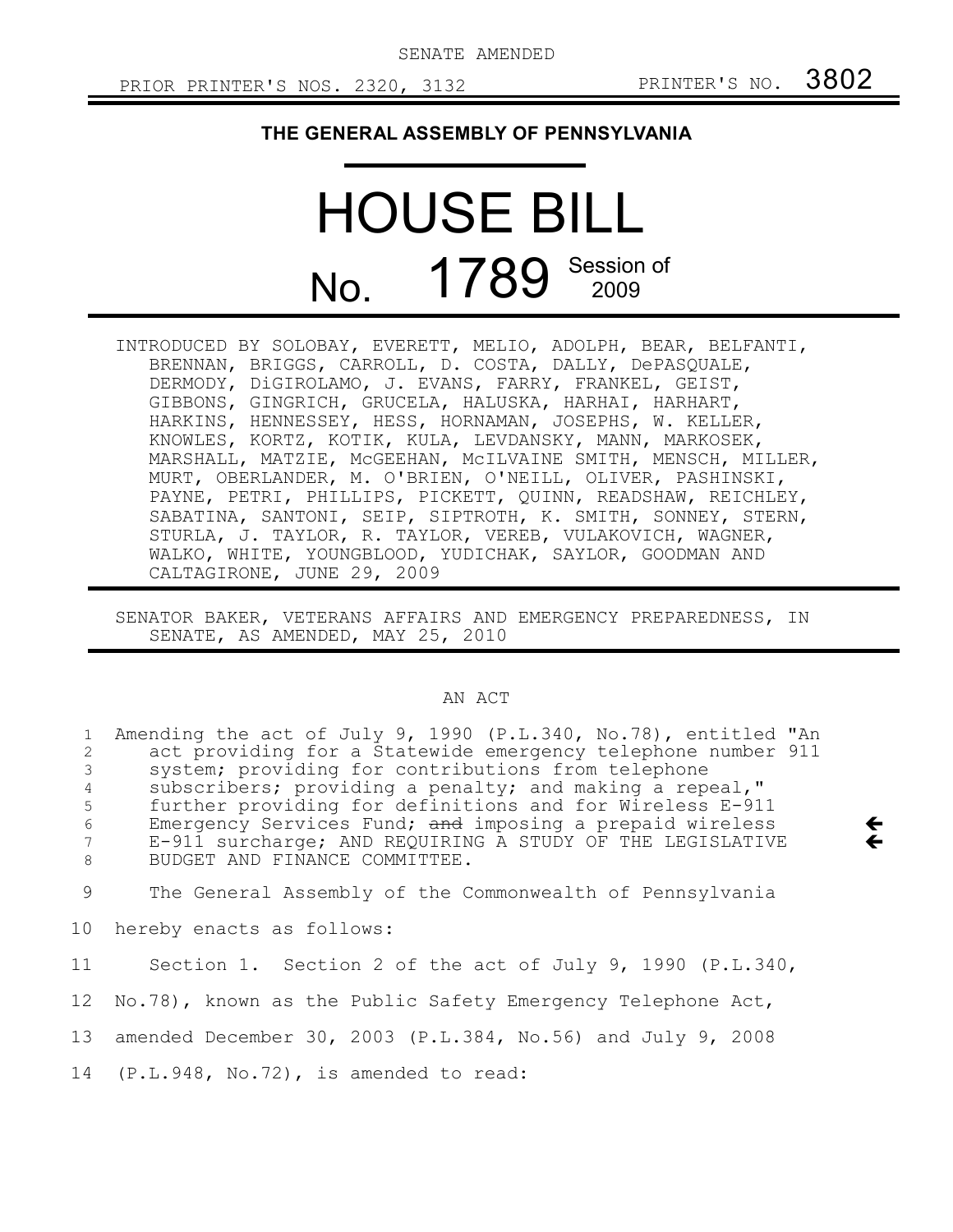Section 2. Definitions. 1

The following words and phrases when used in this act shall have the meanings given to them in this section unless the context clearly indicates otherwise: 2 3 4

"911 emergency communication system" or "911 system." A system, including enhanced 911 service but excluding a wireless E-911 system, which permits a person dialing 911 by telephone to be connected to a public safety answering point, via normal telephone facilities, for the reporting of police, fire, medical or other emergency situations. 5 6 7 8 9 10

["Active prepaid wireless account." A prepaid wireless account that has been used by the customer during the month to complete a telephone call for which the customer's card or account was reduced.] 11 12 13 14

"Advisory committee." The wireless E-911 Emergency Services Advisory Committee established in section 11.3. 15 16

"Agency." The Pennsylvania Emergency Management Agency. "Associated with Pennsylvania." 17 18

(1) In the case of the mobile telephone number (MTN), the geographical location associated with the first six digits or NPA/NXX of the MTN; or 19 20 21

(2) in the case of a customer service address, the physical location of the address. 22 23

"Automatic location information" or "ALI." The delivery or receipt of the street address of the telephone or the geographic location of the wireless device, as specified in the FCC E-911 Order, being used to place a call to a 911 system or to a wireless E-911 system. 24 25 26 27 28

"Automatic number identification" or "ANI." The delivery or receipt of the telephone number assigned to the telephone or 29 30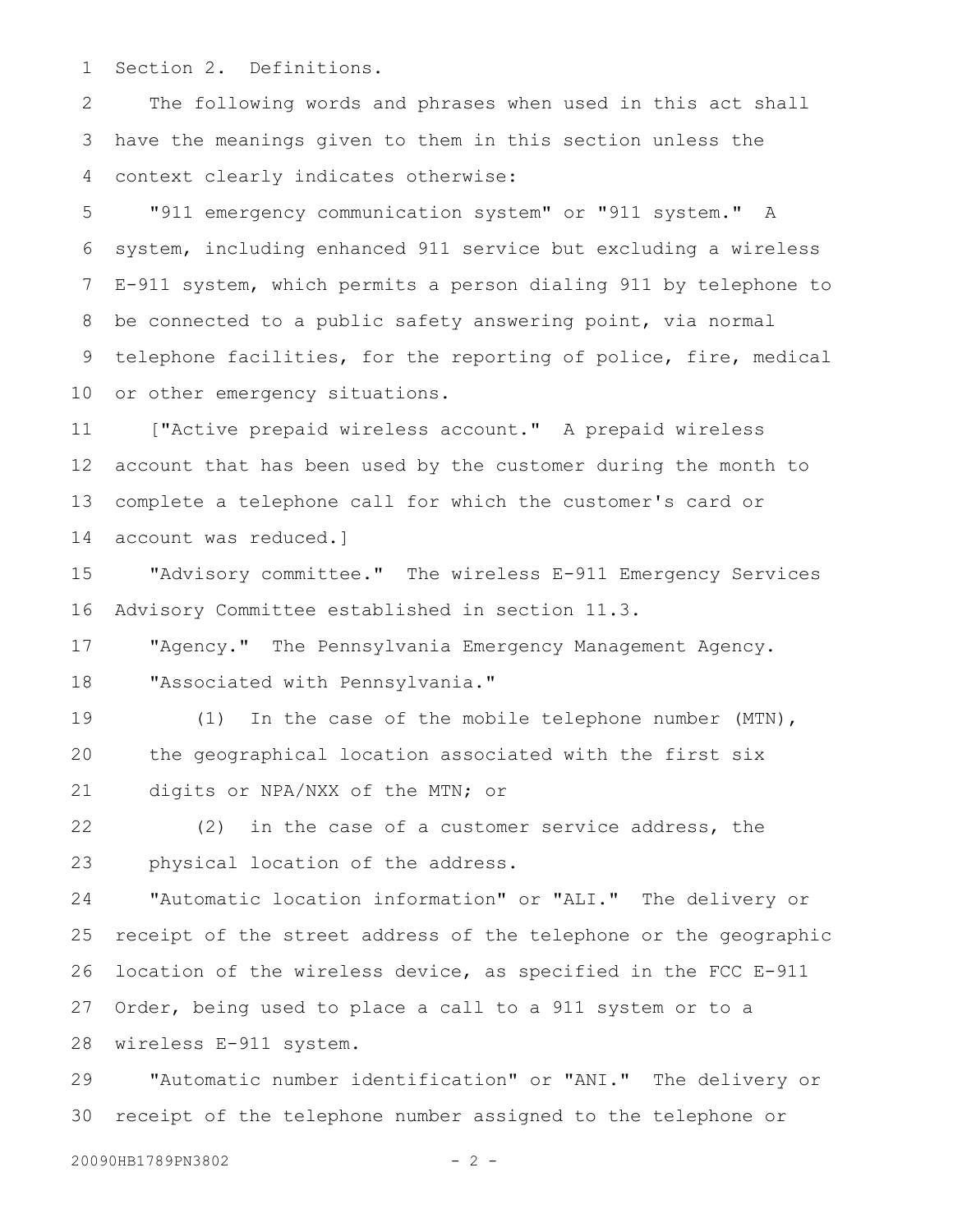wireless device being used to place a call to a 911 system or to a wireless E-911 system. 1 2

"Commission." The Pennsylvania Public Utility Commission. "Competitive local exchange carrier." A local exchange carrier that has been certificated as a competitive local exchange carrier by the Pennsylvania Public Utility Commission. "Consumer." A person who purchases prepaid wireless telecommunications service or a prepaid wireless device in a retail transaction. 3 4 5 6 7 8 9

"Contribution rate." A fee assessed against a telephone subscriber for the nonrecurring costs, maintenance and operating costs of a 911 system. Counties of the first through second class A may impose a monthly contribution rate in an amount not to exceed \$1 per line on each local exchange access line. Counties of the third through fifth class may impose monthly contribution rates in an amount not to exceed \$1.25 per line on each local exchange access line. Counties of the sixth through eighth class may impose a monthly contribution rate in an amount not to exceed \$1.50 per line on each local exchange access line. The contribution rate may be used by counties for the expenses of implementing, expanding or upgrading a 911 system. Expenses eligible for reimbursement through the contribution rate shall include telephone terminal equipment, trunk line service installation, network changes, building of initial data base and any other nonrecurring costs to establish a 911 system. The contribution rate may also be used to fund recurring costs pursuant to section 8(b). Expenses not eligible for reimbursement through the contribution rate shall include purchase of real estate, cosmetic remodeling, central office upgrades, hiring of dispatchers, ambulances, fire engines or 10 11 12 13 14 15 16 17 18 19 20 21 22 23 24 25 26 27 28 29 30

20090HB1789PN3802 - 3 -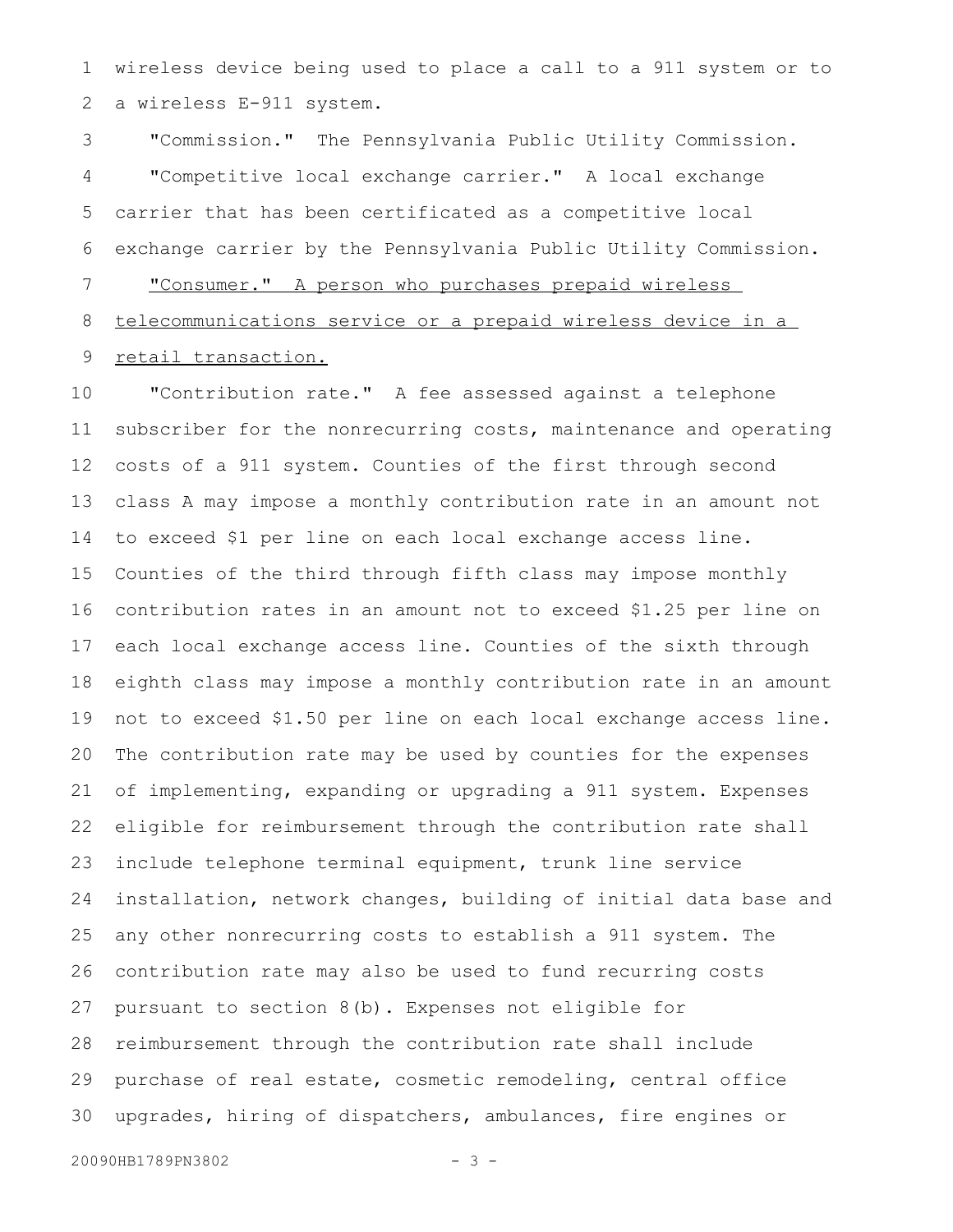other emergency vehicles, utilities, taxes and other expenses as determined by the Pennsylvania Emergency Management Agency. "Council." The Pennsylvania Emergency Management Council. "County." The term shall include a city of the first class 1 2 3 4

coterminous with a county.

5

"County plan." A document submitted by the county on a triennial basis to the Pennsylvania Emergency Management Agency, outlining its proposed and existing wireline and wireless 911 and enhanced 911 systems and procedures, including a contribution rate, for the forthcoming three years. "Emergency notification services." Services provided by 6 7 8 9 10 11

authorized agencies of Federal, State, county or local governments, or by persons authorized by such governments, that notify the public, using ANI/ALI data base information, of emergencies declared by such governments. 12 13 14 15

"Emergency support services." Information or data base management services provided by authorized agencies of Federal, State, county or local governments, or by persons authorized by such governments, that are used in support of PSAPs or emergency notification services. 16 17 18 19 20

"Enhanced 911 service" or "E-911." Emergency telephone service providing for automatic identification of caller location and calling number. 21 22 23

"FCC E-911 Order." All orders issued by the Federal Communications Commission pursuant to the proceeding entitled "Revision of the Commission's Rules to Ensure Compatibility with Enhanced 911 Emergency Calling Systems" (CC Docket No. 94-102) codified at 47 CFR 20.18 (relating to 911 Service), any successor proceeding and any other FCC order that affects the provision of wireless E-911 service to wireless service 24 25 26 27 28 29 30

20090HB1789PN3802 - 4 -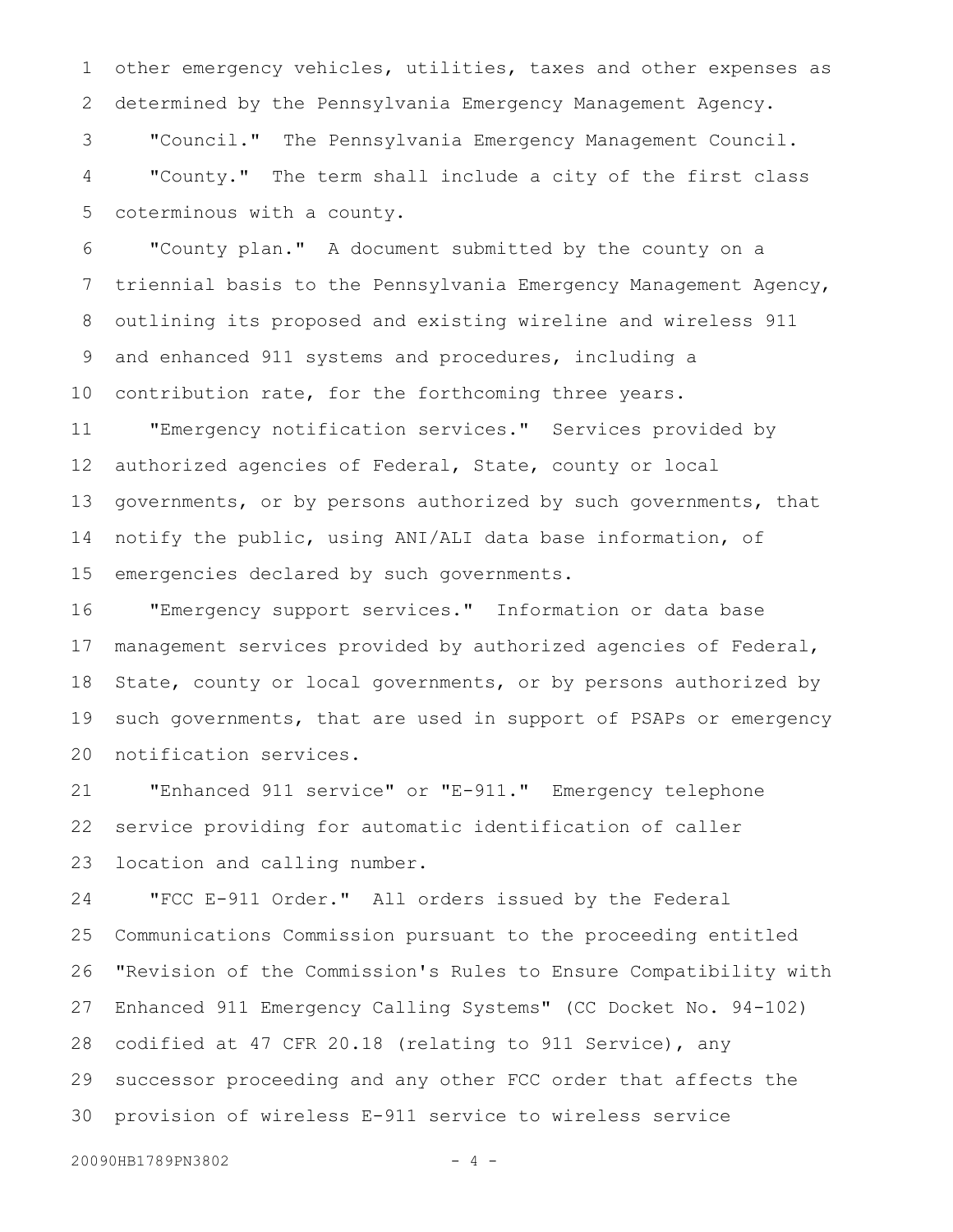customers. 1

"Fund." The Wireless E-911 Emergency Services Fund established in section 11.4. 2 3

"Interconnected Voice over Internet Protocol service customer" or "VoIP service customer." A person who is billed by an interconnected Voice over Internet Protocol provider, is the end user of VoIP service and who has designated a primary place of use within this Commonwealth. 4 5 6 7 8

"Interconnected Voice over Internet Protocol provider" or "VoIP provider." A person engaged in the business of providing VoIP service to end-use customers in this Commonwealth, including resellers. 9 10 11 12

"Interconnected Voice over Internet Protocol service" or "VoIP service." Service as defined by all orders issued by the Federal Communications Commission pursuant to the proceeding entitled "IP-Enabled Services", (WC Docket No. 04-36; FCC 05-116), codified at 47 CFR Part 9 (relating to interconnected Voice over Internet Protocol services), any successor proceeding and any other FCC order that affects the provision of 911 service or E-911 service to VoIP service customers or further defines interconnected Voice over Internet Protocol service. 13 14 15 16 17 18 19 20 21

"Interexchange carrier." A person that is authorized by the Pennsylvania Public Utility Commission to provide long-distance telecommunications service. 22 23 24

"Local exchange carrier." A person, including a competitive local exchange carrier, that is authorized by the Pennsylvania Public Utility Commission to provide local exchange telecommunications service or exchange access. 25 26 27

"Local exchange telephone service." The provision of telephonic message transmission within an exchange, as such is 29 30

20090HB1789PN3802 - 5 -

28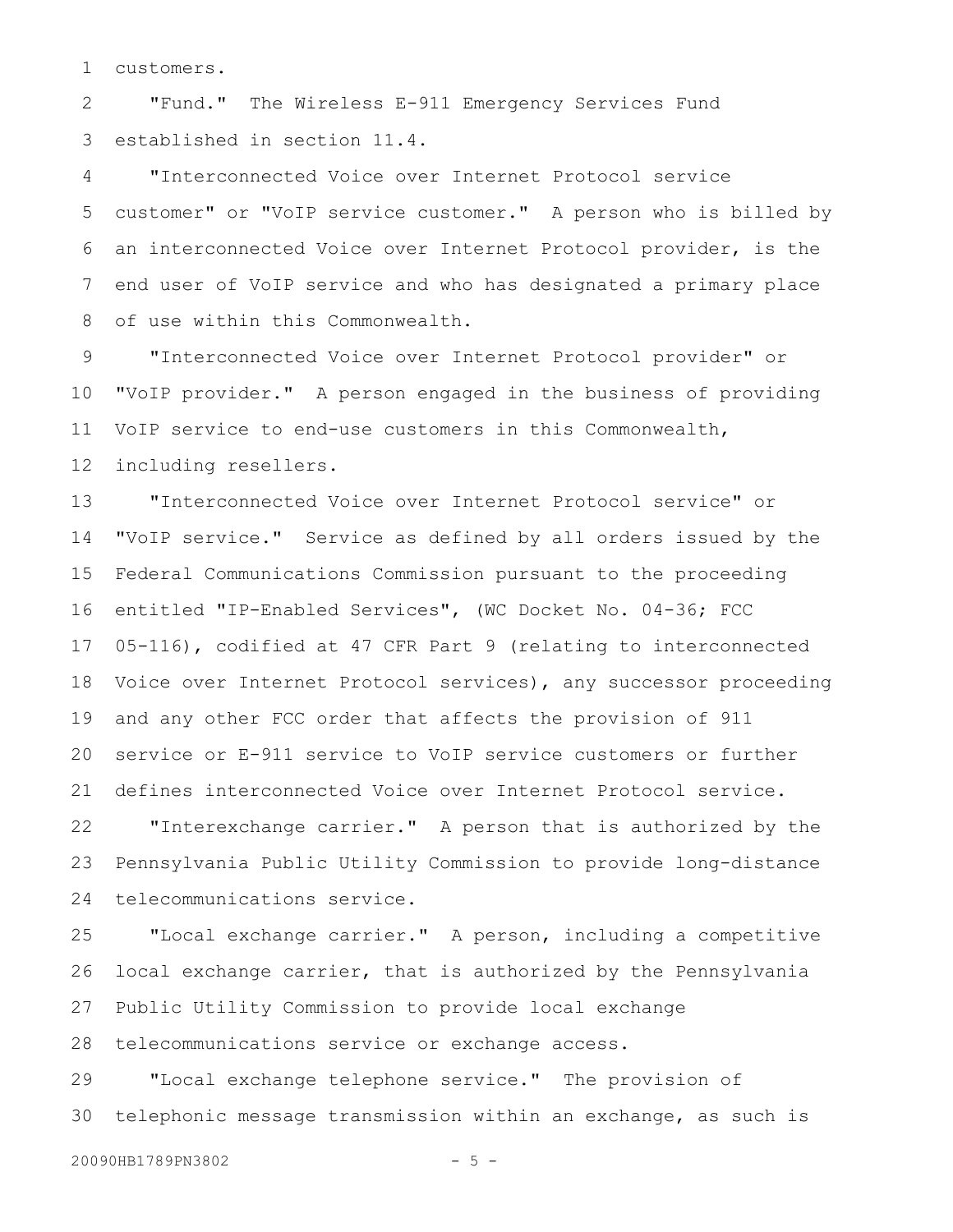defined and described in tariffs filed with and approved by the commission. 1 2

"Mobile telephone number" or "MTN." The telephone number assigned to a wireless telephone at the time of initial activation. 3 4 5

"NPA-NXX." The first six digits of a ten-digit telephone number, including a mobile telephone number, representing the area code and exchange of the telephone number. 6 7 8

"Person." The term includes a corporation, a partnership, an association, the Federal Government, the State government, a political subdivision, a municipal or other local authority, as well as a natural person. 9 10 11 12

"Prepaid wireless device." A wireless telephone that is 13

purchased strictly for the purpose of initiating a prepaid 14

calling service and does not include traditional wireless 15

devices used for monthly calling plans. 16

"Prepaid wireless E-911 surcharge." The charge that is 17

required to be collected by a seller from a consumer in the 18

amount established under section 11.4(b.1). 19

"Prepaid wireless provider." A person that provides prepaid wireless telecommunications service pursuant to a license issued by the Federal Communications Commission. 20 21 22

"Prepaid wireless [telephone] telecommunications service." A wireless [telephone service which is activated in advance by payment of a finite dollar amount or for a finite set of minutes and which, unless an additional finite dollar amount or finite set of minutes is paid in advance, terminates either upon use by a customer and delivery by the wireless carrier of an agreedupon amount of service corresponding to the total dollar amount paid in advance or within a certain period of time following 23 24 25 26 27 28 29 30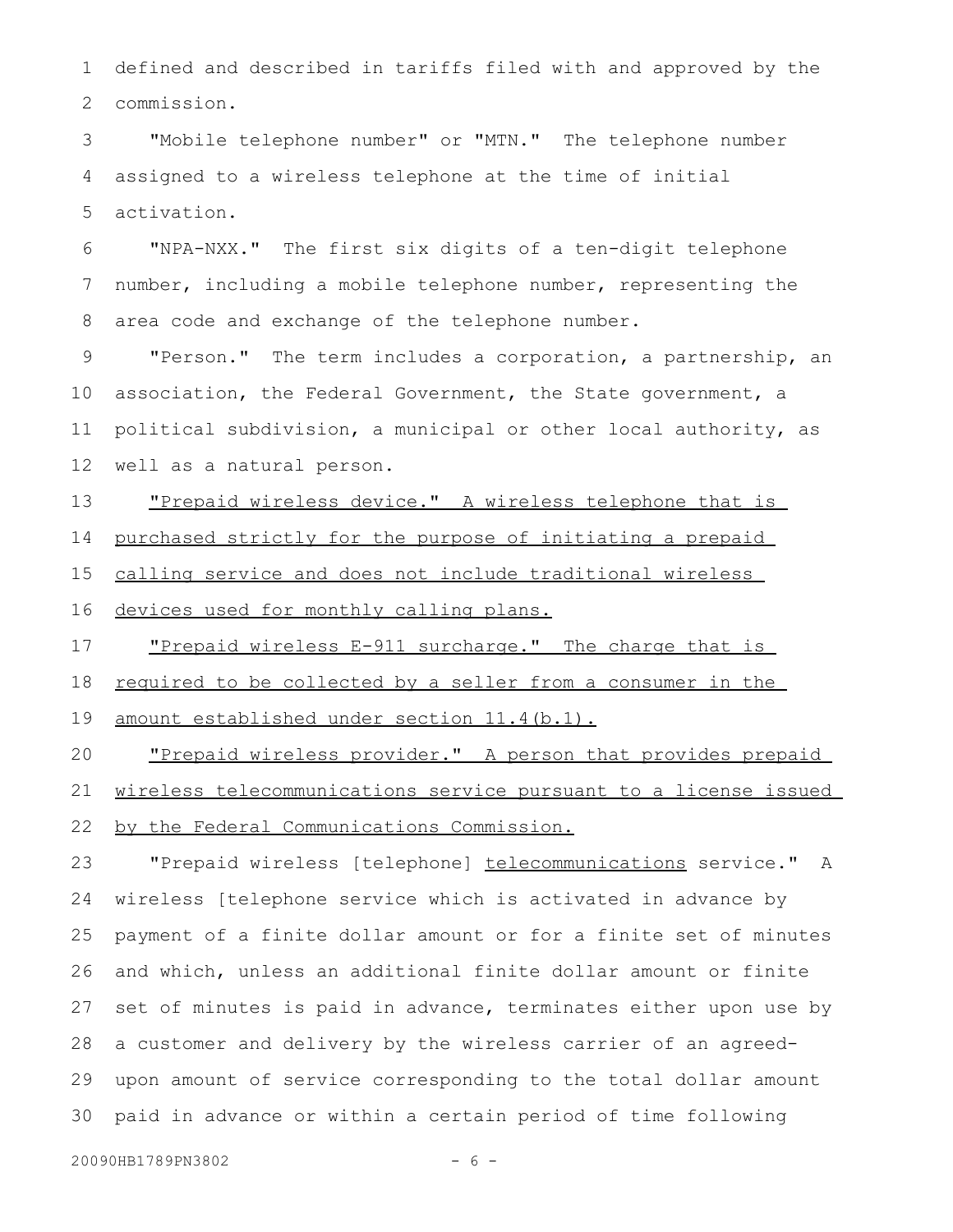initial purchase or activation] telecommunications service that allows a caller to dial 911 to access the 911 system, which service must be paid for in advance and is sold in predetermined units or dollars of which the number may or may not decline with use in a known amount. 1 2 3 4 5

"Primary place of use." The street address representative of where the customer's use of the VoIP service primarily occurs. For the purpose of VoIP 911 fees, primary place of use is the customer's registered location on the date the customer is billed. 6 7 8 9 10

"Public agency." The Commonwealth or a political subdivision, public authority, municipal authority or any organization located in whole or in part within this Commonwealth which provides or has the authority to provide firefighting, law enforcement, ambulance, emergency medical or other emergency services. 11 12 13 14 15 16

"Public safety answering point" or "PSAP." The agencyapproved first point at which calls for emergency assistance from individuals are answered, operated 24 hours a day. 17 18 19

"Retail transaction." The purchase of prepaid wireless 20

 telecommunications service or a prepaid wireless device from a 21

seller for any purpose other than resale. 22

"Seller." A person who sells prepaid wireless 23

 telecommunications service or a prepaid wireless device to 24

another person. 25

["Sufficient positive balance." A dollar amount greater than or equal to the monthly wireless surcharge amount.] 26 27

"Telecommunications carrier." Any provider of 28

telecommunications services as defined by the Telecommunications Act of 1996 (Public Law 104-104, 110 Stat. 56). 29 30

20090HB1789PN3802 - 7 -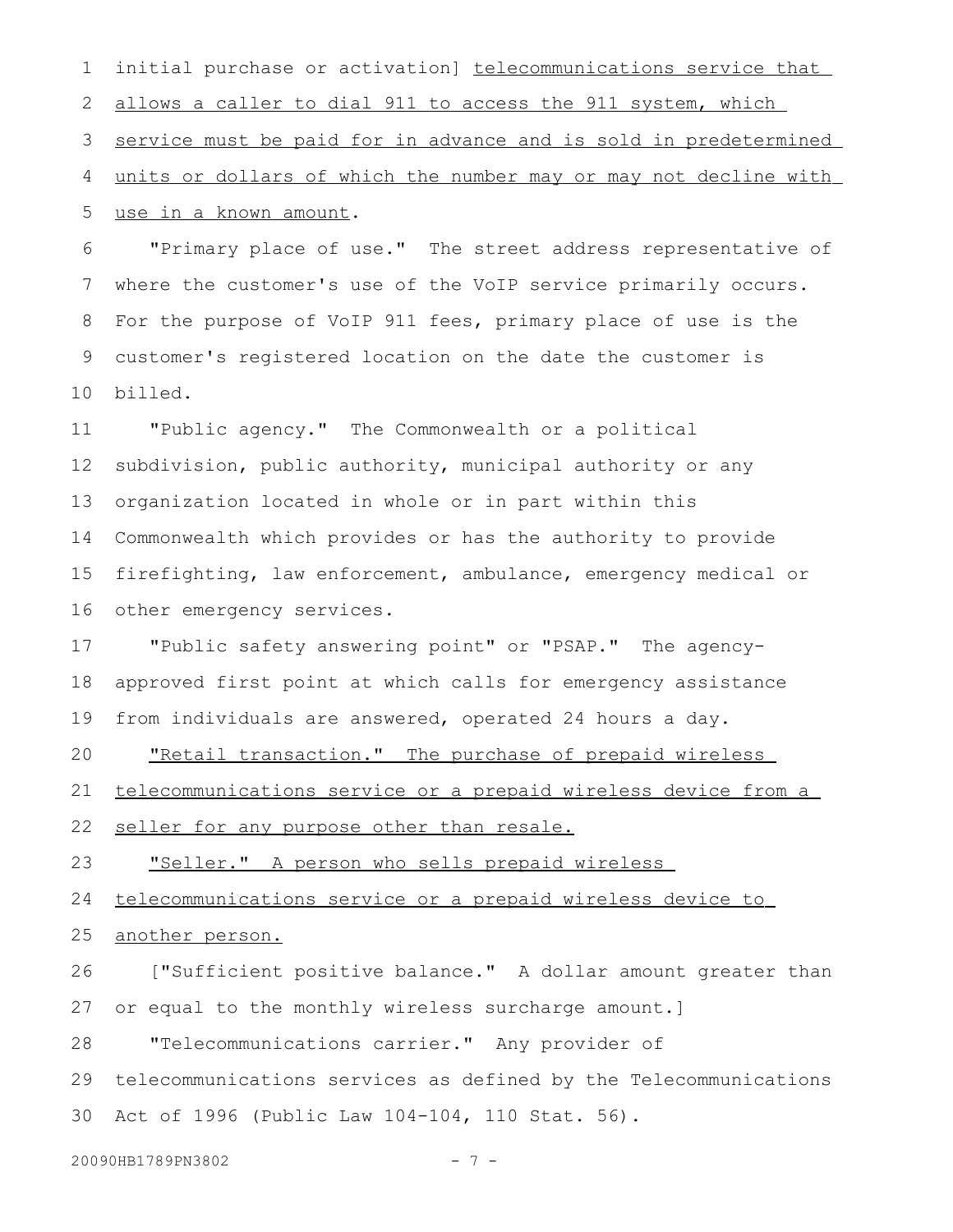"Telephone subscriber." A person who contracts with a local exchange carrier within this Commonwealth for local exchange telephone service, either residential or commercial. When the same person has several telephone dial tone access lines, each dial tone access line shall constitute a separate subscription. For purposes of the contribution rate, the term shall not include pay stations owned or operated by a regulated public utility, or nonpublic utilities as the term is used in 66 Pa.C.S. § 2913(b) (relating to minimum service requirement). "Vendor." A person other than a local exchange carrier or a wireless provider who supplies 911 or wireless E-911 system services or equipment. 1 2 3 4 5 6 7 8 9 10 11 12

"Wireless E-911 service." Service provided by a wireless provider, pursuant to the FCC E-911 Order. 13 14

"Wireless E-911 State plan." A document to be prepared, maintained and kept current by the Pennsylvania Emergency Management Agency providing for all aspects of the development, implementation, operation and maintenance of a Statewide integrated wireless E-911 system, including the exclusive authority to formulate technical standards and determine permitted uses of and amounts disbursed from the Wireless E-911 Emergency Services Fund established by section 11.4(a). 15 16 17 18 19 20 21 22

"Wireless E-911 surcharge." A monthly fee assessed upon each wireless service customer, other than a prepaid wireless seller, provider or consumer subject to the prepaid wireless E-911 surcharge under section 11.4(b.1), for each wireless two-way communication device for which that customer is charged by a wireless provider for wireless service. 23 24 25 26 27 28

"Wireless E-911 system." An E-911 system which permits wireless service customers dialing 911 to be connected to a 29 30

```
20090HB1789PN3802 - 8 -
```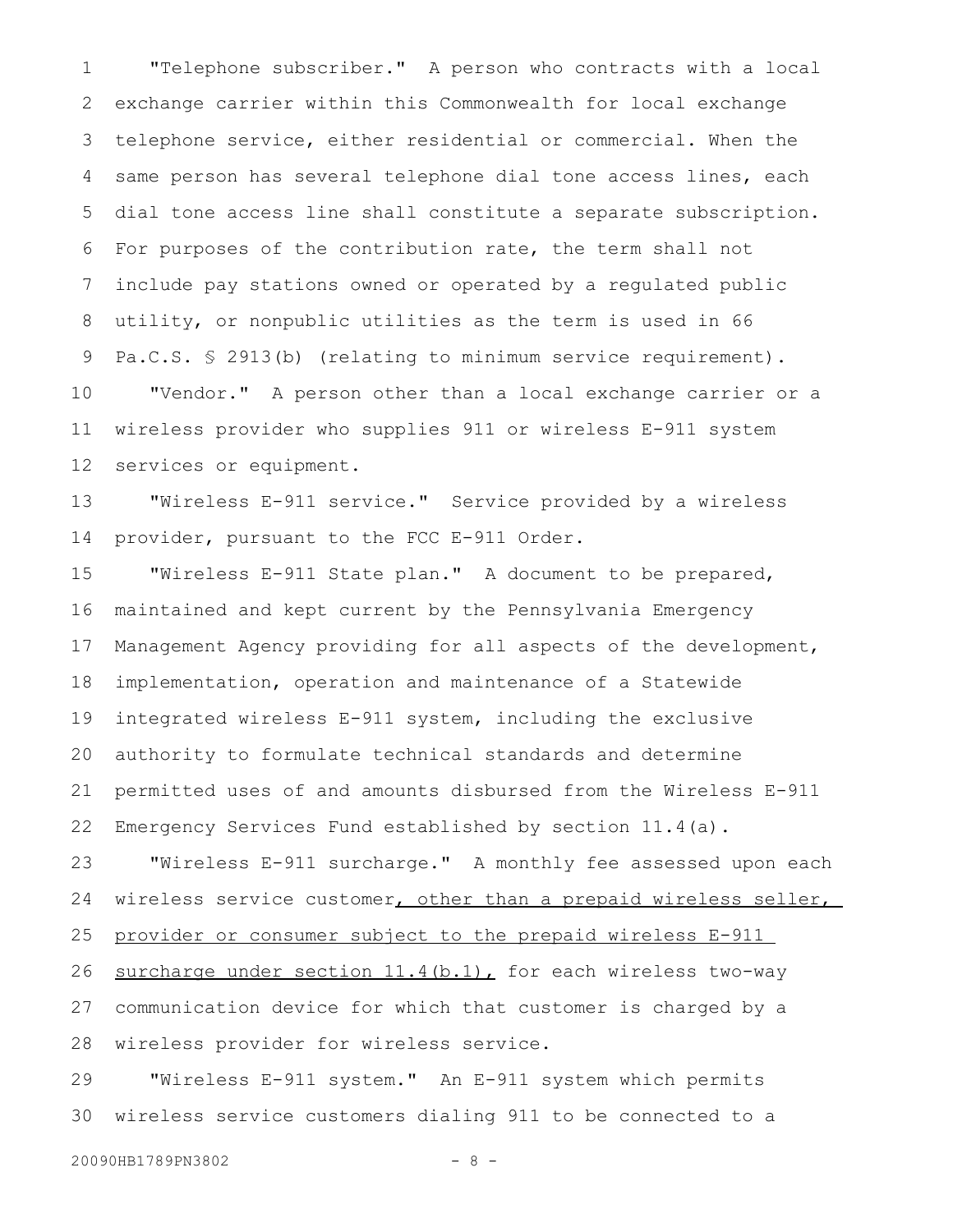public safety answering point for the reporting of police, fire, medical or other emergency situations. 1 2

"Wireless provider." A person engaged in the business of providing wireless service to end-use customers in this Commonwealth, including resellers. 3 4 5

"Wireless service." Commercial mobile radio service as defined under section 332(d) of the Communications Act of 1934 (47 U.S.C. § 332(d)) and which provides real-time, two-way voice service that is interconnected with the public switched telephone network. 6 7 8 9 10

"Wireless service customer." A person who is billed by a wireless provider or who receives prepaid wireless telephone service from a wireless provider for wireless service within this Commonwealth. 11 12 13 14

Section 2. Section 11.4(a) and (b) of the act, added December 30, 2003 (P.L.384, No.56), are amended and the section is amended by adding a subsection to read: 15 16 17

Section 11.4. Wireless E-911 Emergency Services Fund. 18

(a) Establishment of fund.--There is hereby established in the State Treasury a nonlapsing restricted interest-bearing account to be known as the Wireless E-911 Emergency Services Fund. The fund shall consist of the fees collected under [subsection (b)] subsections (b) and (b.1), funds appropriated by the General Assembly and of funds from any other source, private or public. Moneys in the fund and the interest it accrues is hereby appropriated to the Pennsylvania Emergency Management Agency to be disbursed by the agency. The moneys in the fund shall be used only for the following costs: 19 20 21 22 23 24 25 26 27 28

(1) PSAP and wireless provider costs resulting from compliance with the FCC E-911 Order, including development, 29 30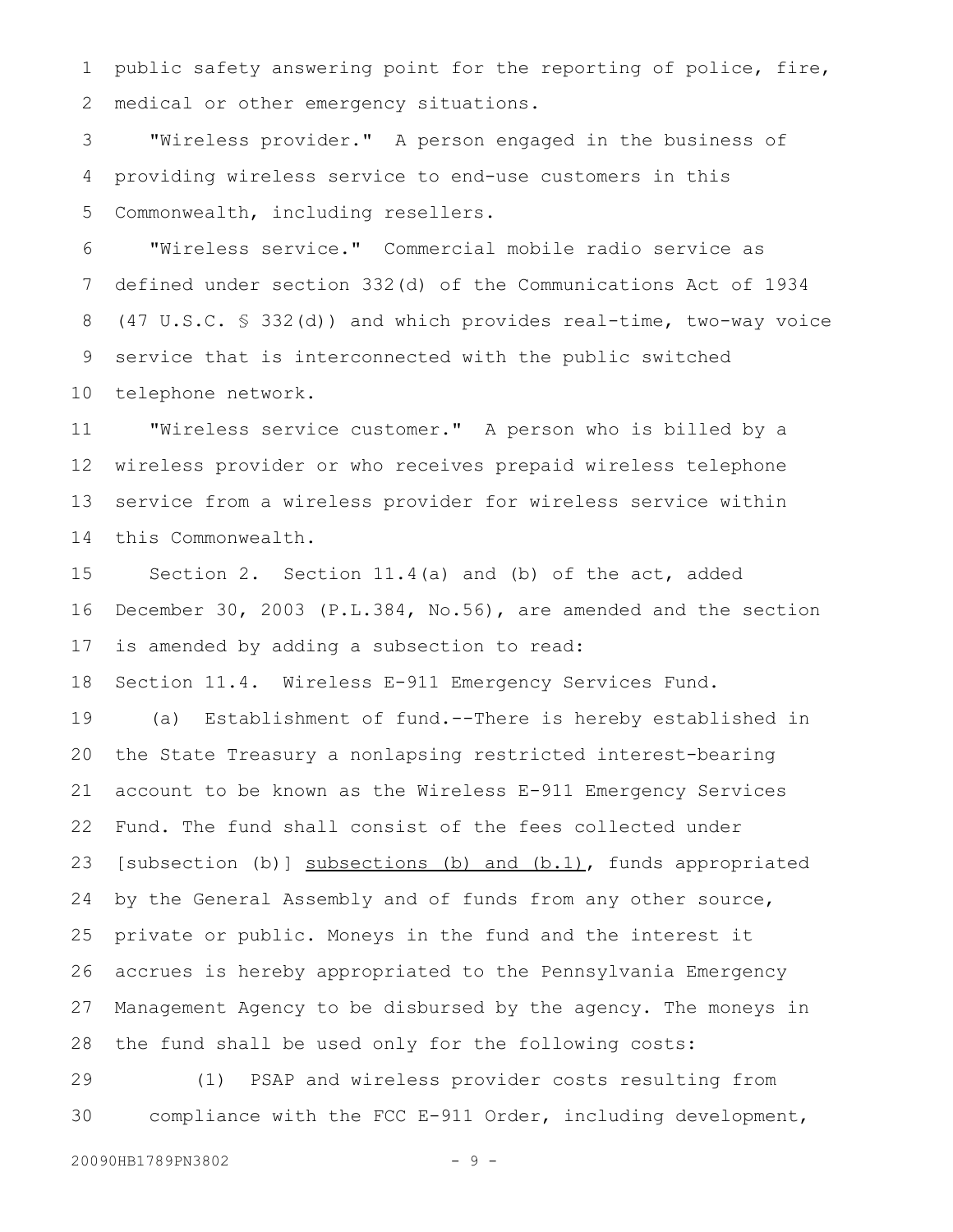implementation and testing, operation and maintenance of a Statewide integrated wireless E-911 system. Costs paid from the fund must be eligible recurring or nonrecurring costs as determined by the agency in accordance with sections 11.2(a) and 11.5 for wireless E-911 service provided in accordance with the FCC E-911 Order or a county plan or amended county plan approved by the agency. 1 2 3 4 5 6 7

(2) The agency-approved costs of PSAPs specified in section 8(b) that relate directly or indirectly to the provision of wireless E-911 service, to the extent: 8 9 10

(i) the costs are not included in the costs paid under section 11.4(a)(1) and the approved E-911 costs provided in section 11.4(a)(1) have been reimbursed; and 11 12 13

(ii) the costs do not exceed the percentage of the actual ratio of demonstrated wireless calls to demonstrated total emergency call volume times the amount of money in the fund, and further: 14 15 16 17

(A) the amount of the costs that may be reimbursed is limited to 25% of the fund if a majority of wireless providers serving the geographic area covered by the PSAP have been tested and accepted by the PSAP for wireless E-911 Phase I service; 18 19 20 21 22 23

(B) the amount of the costs that may be reimbursed is limited to 50% of the fund if all of the wireless providers serving the geographic area covered by the PSAP have been tested and accepted by the PSAP for wireless E-911 Phase I service; 24 25 26 27 28

(C) the amount of the costs that may be reimbursed is limited to 75% of the fund if a 29 30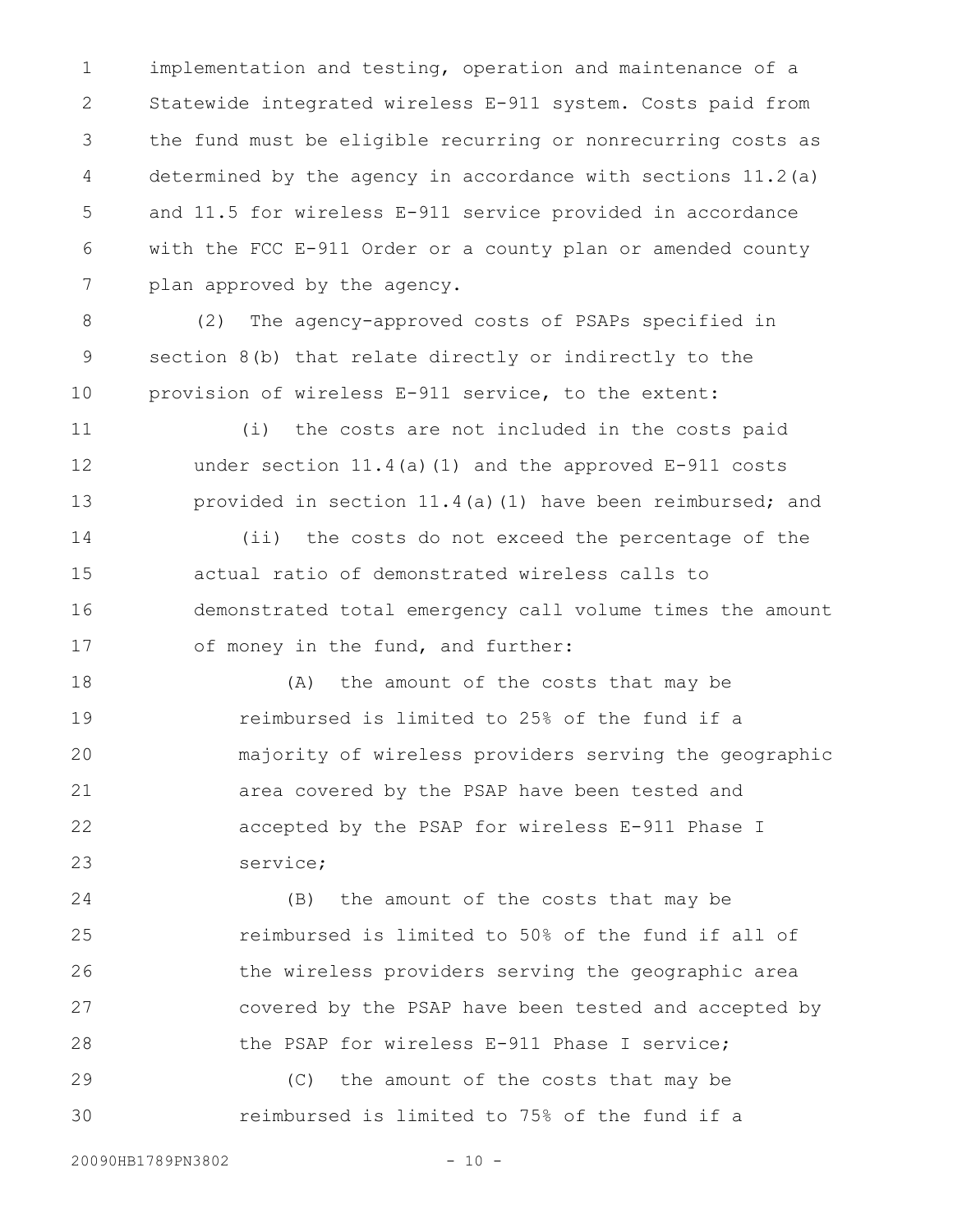majority of wireless providers serving the geographic area covered by the PSAP have been tested and accepted by the PSAP for wireless E-911 Phase II service; and 1 2 3 4

(D) the amount of the costs that may be reimbursed is limited to 100% of the fund if all of the wireless providers serving the geographic area covered by the PSAP have been tested and accepted by the PSAP for wireless E-911 Phase II service. 5 6 7 8 9

In the event that, pursuant to an FCC E-911 waiver, a wireless provider is temporarily relieved of its obligation to provide wireless E-911 Phase II service in the geographic area covered by a requesting PSAP, such wireless carrier shall be disregarded in the determinations to be made pursuant to subparagraphs (iii) and (iv) until such time as the wireless carrier's obligation to provide wireless E-911 Phase II service again becomes effective. 10 11 12 13 14 15 16

(b) Wireless E-911 surcharge.--Each wireless service customer shall pay a fee, to be known as a wireless E-911 surcharge, in an amount of \$1 per month for each device that provides wireless service for which that customer is billed by a wireless provider for wireless service [or receives prepaid wireless telephone service from a wireless provider]. Such fee shall be collected apart from and in addition to any fee levied by the wireless provider in whole or in part for the provision of 911 services. 17 18 19 20 21 22 23 24 25

(1) Wireless providers shall collect the fee on behalf of the agency as part of their billing process and shall have no obligation to take any legal action to enforce the collection of the surcharge. Such action may be brought by or on behalf of the agency. Annually, upon written request of 26 27 28 29 30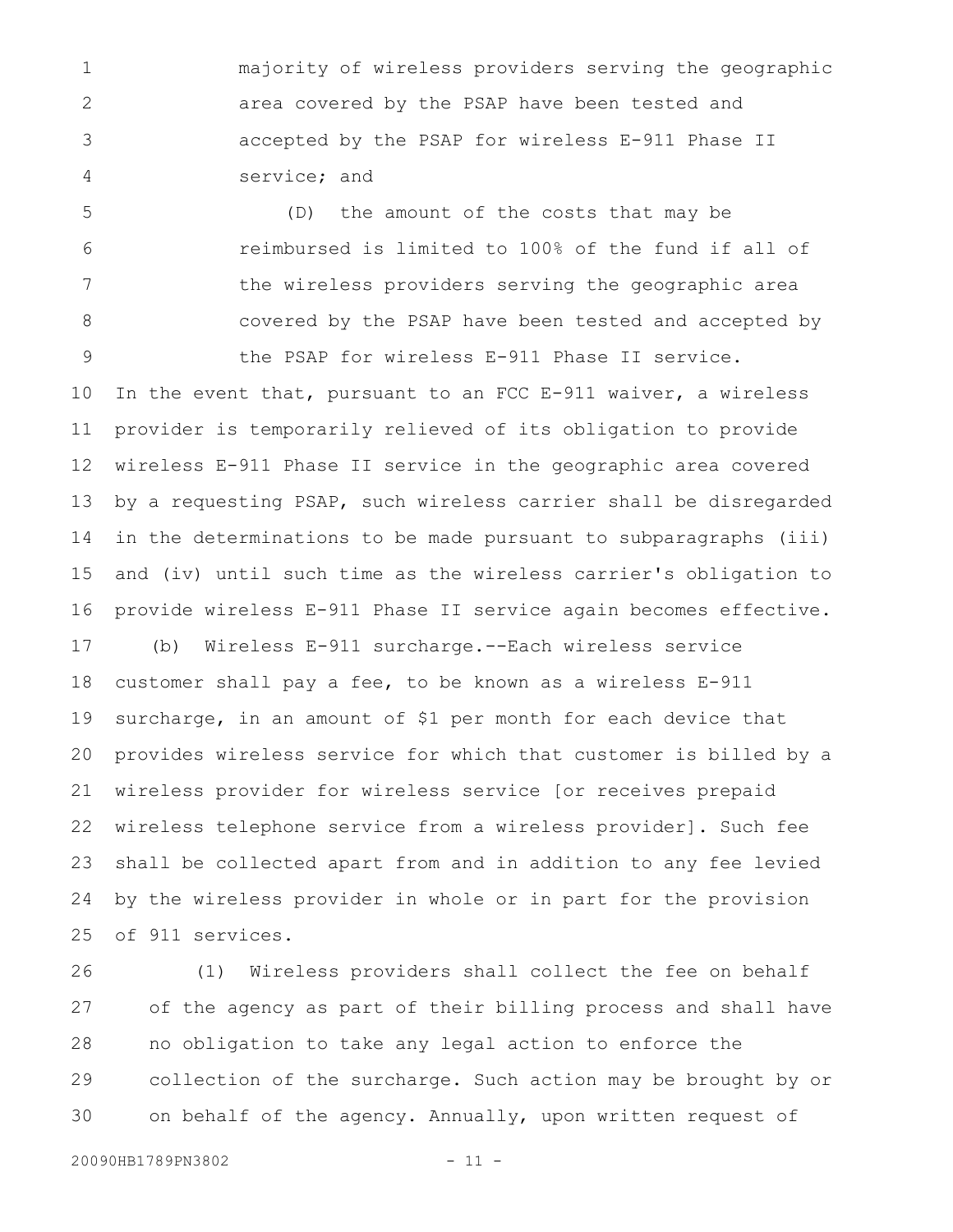the agency, each wireless provider shall provide a list of the names and addresses of those wireless service customers carrying a balance that have failed to pay the wireless E-911 surcharge. The wireless provider shall not be liable for such unpaid amounts. 1 2 3 4 5

(2) If a wireless provider receives a partial payment for a monthly bill from a wireless service customer, the wireless provider shall apply the payment against the amount the wireless service customer owes the wireless provider first and shall remit to the State Treasurer such lesser amount, if any, as shall result therefrom. 6 7 8 9 10 11

(3) The fees collected under this subsection shall not be subject to taxes or charges levied by the Commonwealth or any political subdivision of this Commonwealth, nor shall such fees be considered revenue of the wireless provider for any purpose. 12 13 14 15 16

[(4) In the case of prepaid wireless telephone service, the monthly wireless 911 surcharge imposed by this section shall be remitted based upon each prepaid wireless account in any manner consistent with the provider's existing operating or technological abilities, such as customer address, location associated with the MTN, or reasonable allocation method based upon other comparable relevant data and associated with Pennsylvania, for each wireless customer with an active prepaid wireless account and has a sufficient positive balance as of the last day of each month, if such information is available.] 17 18 19 20 21 22 23 24 25 26 27

(4) The provisions of this subsection shall not apply to sellers, providers or consumers of prepaid wireless 28 29

telecommunications service. 30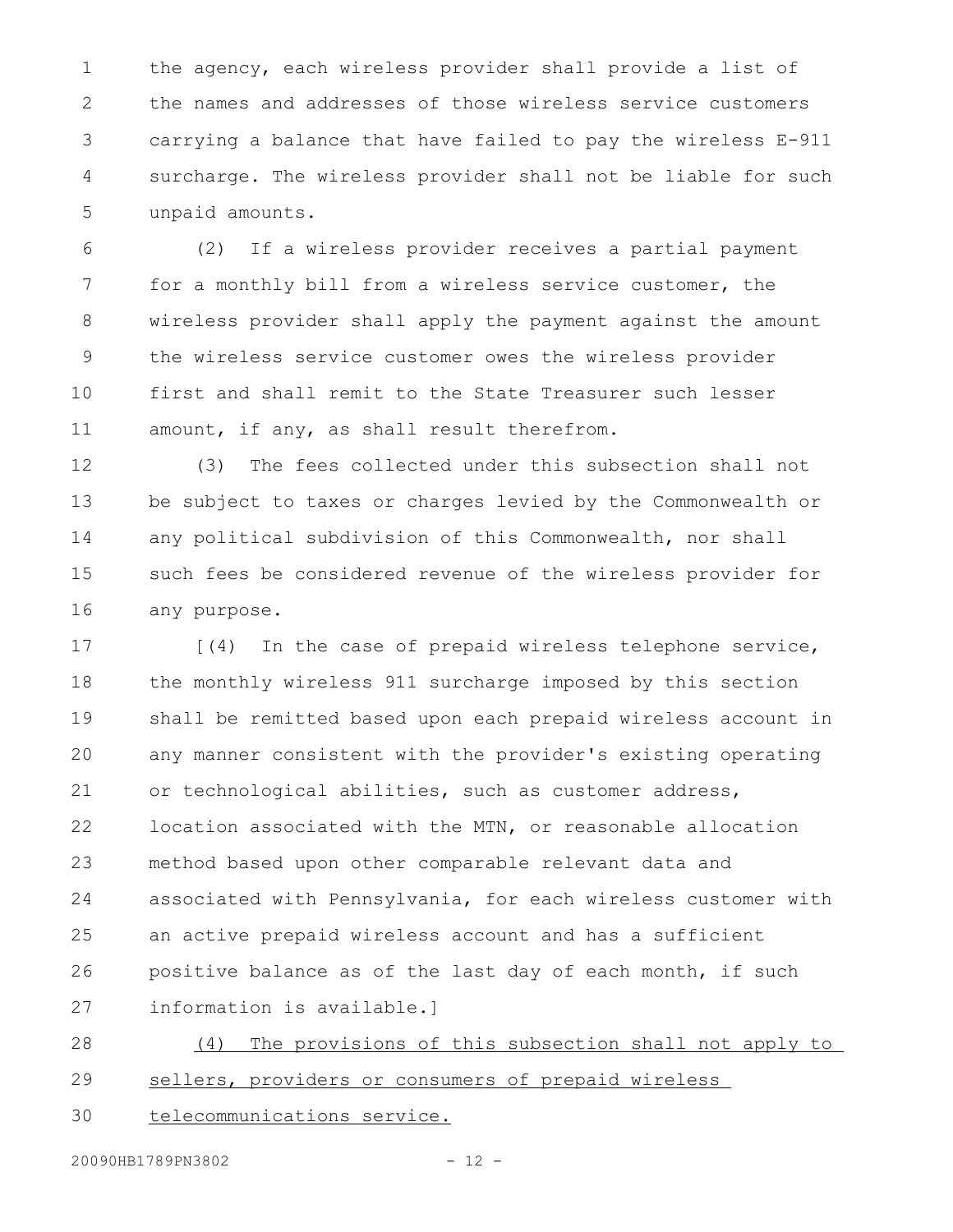- (b.1) Prepaid wireless E-911 surcharge.-- (1) There is hereby imposed a prepaid wireless E-911 surcharge of \$1 per retail transaction or the adjusted surcharge, if any, established under paragraph (5). The \$1 surcharge shall be applied to the cost of each retail transaction regardless of whether the service or prepaid wireless device was purchased in person, by telephone, through the Internet or by any other method. (2) A prepaid wireless E-911 surcharge shall be collected by the seller from the consumer for each retail transaction occurring in this Commonwealth. The amount of the prepaid wireless E-911 surcharge shall be either separately stated on an invoice, receipt or other similar document that is provided to the consumer by the seller or otherwise disclosed to the consumer. A retail transaction that is effected in person by a consumer at a business location of the seller shall be treated as occurring in this Commonwealth if that business location is in this Commonwealth, and any other retail transaction shall be treated as occurring in this Commonwealth if the retail transaction is treated as occurring in this Commonwealth for the purposes of section  $202(e.1)$  of the act of March 4, 1971 (P.L.6, No.2), known as the Tax Reform Code of 1971. (3) A prepaid wireless E-911 surcharge is a liability of the consumer and not of the seller or any provider, except that the seller shall be liable to remit all prepaid wireless E-911 surcharges that the seller collects from consumers as provided under paragraph (6), including all charges that the 1 2 3 4 5 6 7 8 9 10 11 12 13 14 15 16 17 18 19 20 21 22 23 24 25 26 27 28
- seller is deemed to collect where the amount of the surcharge 29
- has not been separately stated in an invoice, receipt or 30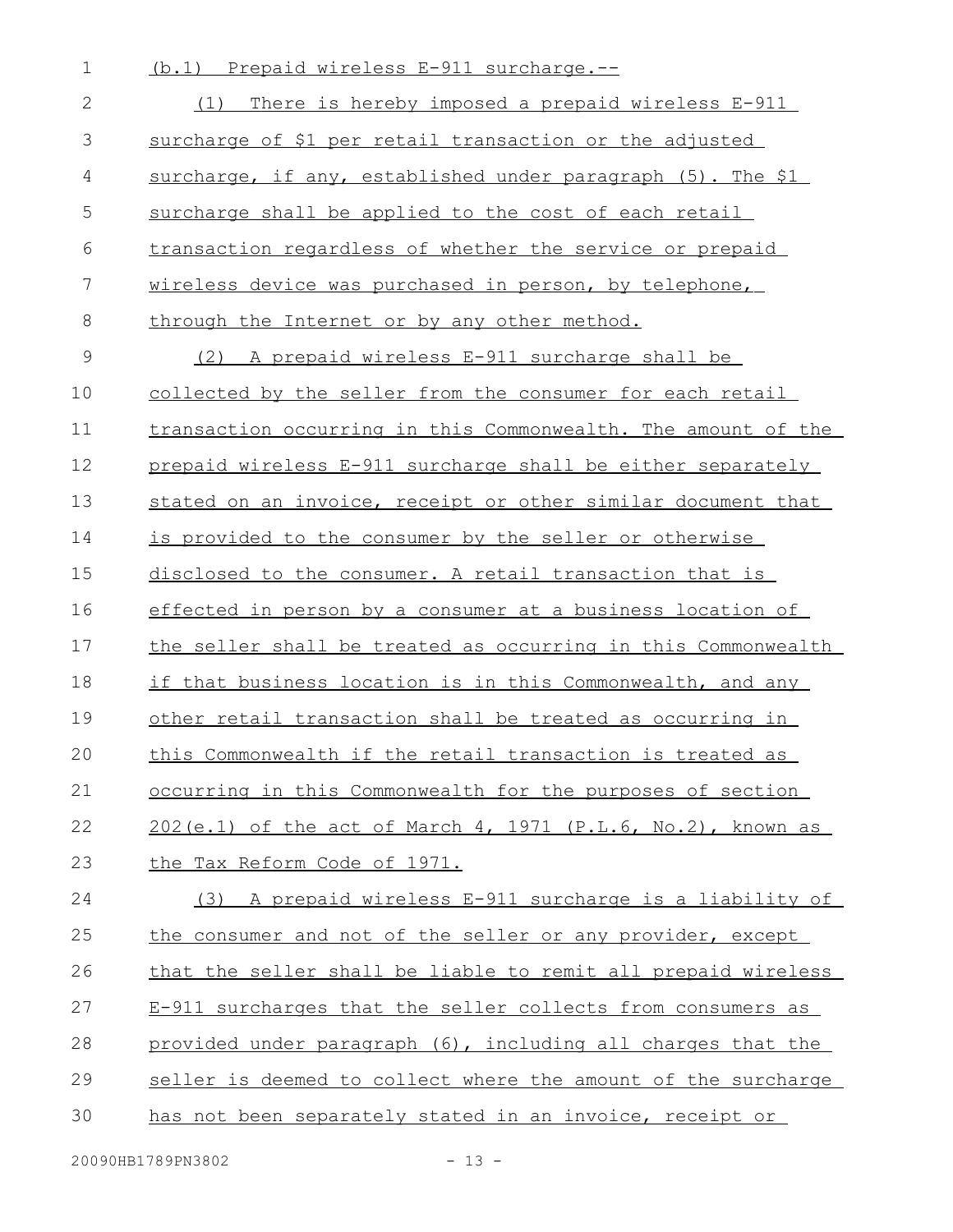1 other similar document provided to the consumer by the

2 seller.

| 3             | The amount of the prepaid wireless E-911 surcharge<br>(4)     |
|---------------|---------------------------------------------------------------|
| 4             | that is collected by a seller from a consumer, whether or not |
| 5             | the amount is separately stated on an invoice, receipt or     |
| 6             | similar document provided to the consumer by the seller,      |
| 7             | shall not be included in the base for measuring any tax, fee, |
| 8             | surcharge or other charge that is imposed by the              |
| $\mathcal{G}$ | Commonwealth, a political subdivision or an intergovernmental |
| 10            | agency.                                                       |
| 11            | The prepaid wireless E-911 surcharge shall be<br>(5)          |
| 12            | proportionately increased or reduced, as applicable, upon any |
| 13            | change to the wireless E-911 surcharge imposed under          |
| 14            | subsection (b). The increase or reduction shall be effective  |
| 15            | on the effective date of the change to the surcharge imposed  |
| 16            | under subsection (b) or, if later, the first day of the first |
| 17            | calendar month to occur at least 60 days after the effective  |
| 18            | date of the change to the surcharge imposed under subsection  |
| 19            | (b). The Department of Revenue shall provide not less than 30 |
| 20            | days' notice of an increase or reduction on its public        |
| 21            | website.                                                      |
| 22            | Prepaid wireless E-911 surcharges collected by a<br>(6)       |
| 23            | seller shall be remitted to the Department of Revenue at the  |
| 24            | times provided under Article II of the Tax Reform Code of     |
| 25            | 1971 with respect to sales and use tax. The Department of     |
| 26            | Revenue shall establish payment procedures that substantially |
| 27            | coincide with the payment procedures of Article II of the Tax |
| 28            | Reform Code of 1971, except the department may require the    |
| 29            | filing of returns and the payment of the surcharge by         |
| 30            | electronic means.                                             |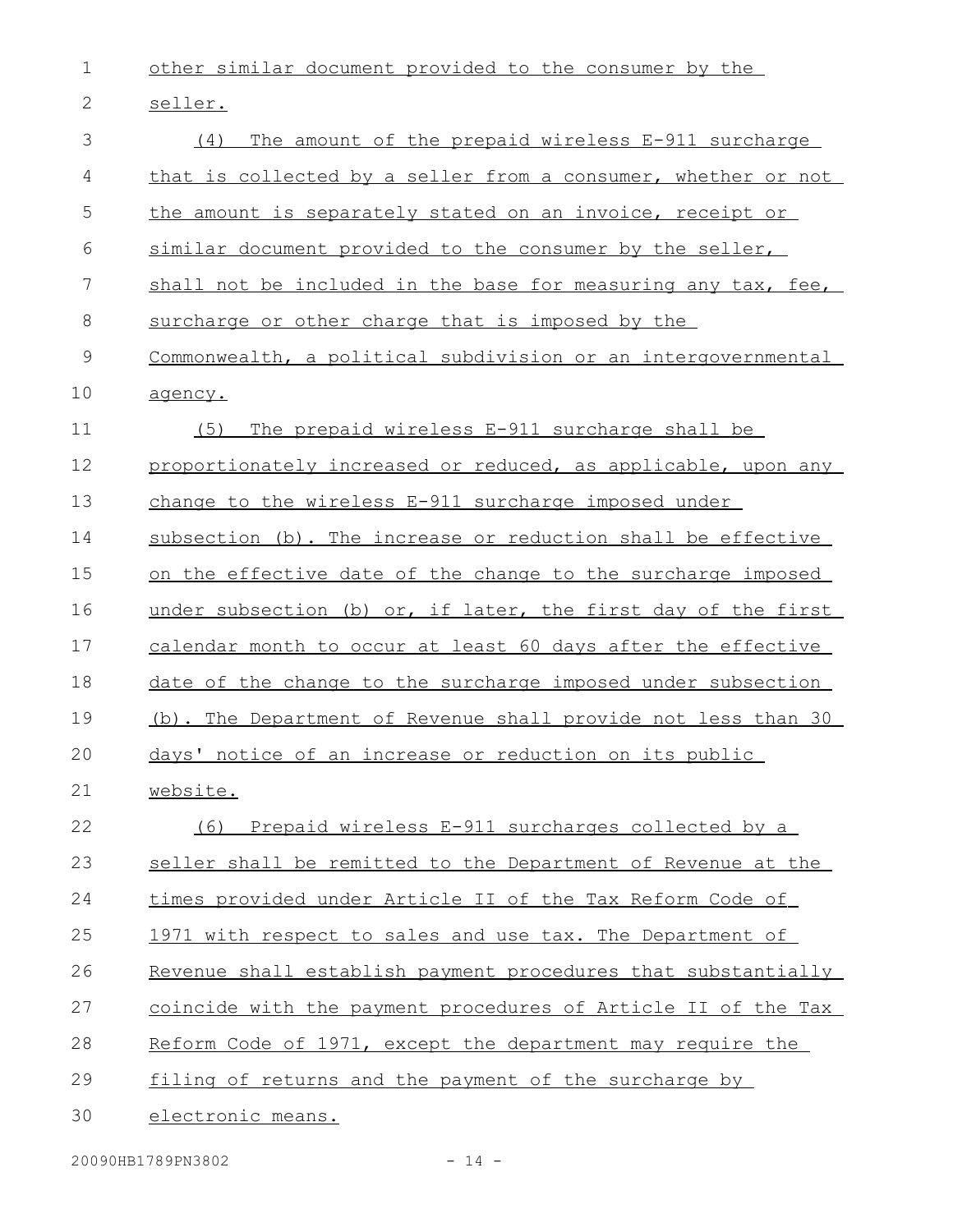| $\mathbf 1$  | During the first 180 days after the effective date<br>(7)      |
|--------------|----------------------------------------------------------------|
| $\mathbf{2}$ | of this section, a seller may deduct and retain 25% of the     |
| 3            | prepaid wireless surcharges collected by the seller from       |
| 4            | consumers for direct start-up costs. After such                |
| 5            | implementation period, a seller may deduct and retain up to    |
| 6            | 3% of prepaid wireless E-911 surcharges that are collected by  |
| 7            | the seller from consumers for administrative purposes.         |
| 8            | The assessment, audit, appeal, collection and<br>(8)           |
| 9            | enforcement procedures and any other pertinent provisions      |
| 10           | applicable to the sales and use tax imposed under Article II   |
| 11           | of the Tax Reform Code of 1971 shall apply to prepaid          |
| 12           | wireless E-911 surcharges.                                     |
| 13           | (9)<br>The Department of Revenue shall establish procedures    |
| 14           | by which a seller of prepaid wireless telecommunications       |
| 15           | service may document that a sale is not a retail transaction,  |
| 16           | which procedures shall substantially coincide with the         |
| 17           | procedures for documenting sale for resale transactions for    |
| 18           | sales and use tax purposes under Article II of the Tax Reform  |
| 19           | Code of 1971.                                                  |
| 20           | (10) The Department of Revenue shall pay all remitted          |
| 21           | prepaid wireless E-911 surcharges to the State Treasurer for   |
| 22           | deposit into the fund within 30 days of receipt, for use as    |
| 23           | provided in this act. During the first 180 days after the      |
| 24           | effective date of this section, the Department of Revenue may- |
| 25           | retain 25% of the remitted surcharges for direct start-up-     |
| 26           | costs. After the implementation period, the THE department     |
| 27           | may retain up to 2% of remitted surcharges to pay for agency   |
| 28           | expenses directly related to the costs of administering the    |
| 29           | collection and remittance of prepaid wireless E-911            |
| 30           | surcharges.                                                    |

 $\leftarrow$ 

 $\leftarrow$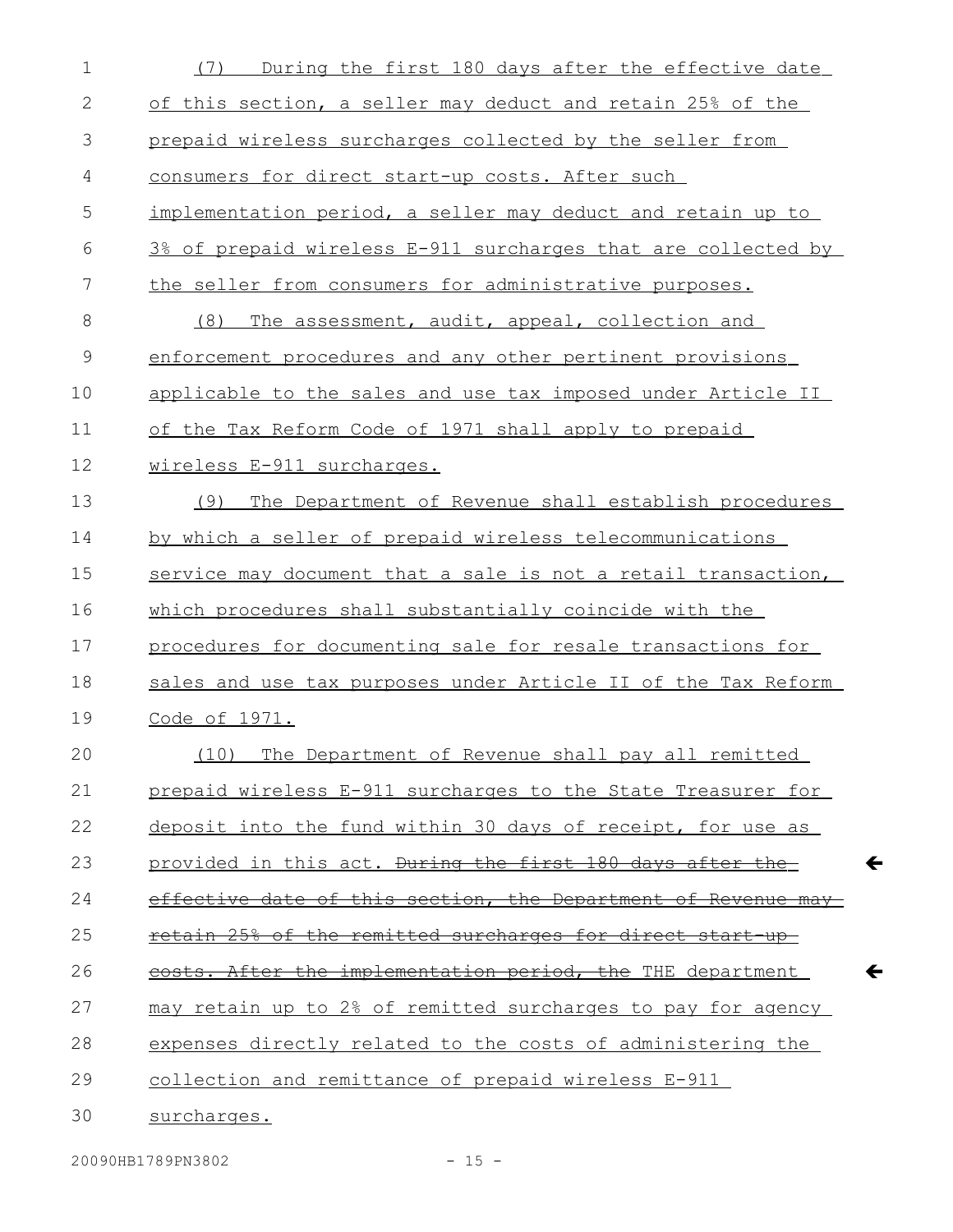| 1            | The provisions of section 11.9 shall apply to<br>(11)                      |
|--------------|----------------------------------------------------------------------------|
| $\mathbf{2}$ | providers and sellers of prepaid wireless telecommunications               |
| 3            | service.                                                                   |
| 4            | The prepaid wireless E-911 surcharge shall be the<br>(12)                  |
| 5            | only E-911 funding obligation imposed with respect to prepaid              |
| 6            | wireless telecommunications service in this Commonwealth. No               |
| 7            | tax, fee, surcharge or other charge may be imposed by the                  |
| 8            | Commonwealth, a political subdivision or an intergovernmental              |
| 9            | agency for E-911 funding purposes, on any provider, seller or              |
| 10           | consumer with respect to the sale, purchase, use or provision              |
| 11           | of prepaid wireless telecommunications service.                            |
| 12           | $\star$ $\star$ $\star$                                                    |
| 13           | $\leftarrow$<br>SECTION 3. THE ACT IS AMENDED BY ADDING A SECTION TO READ: |
| 14           | SECTION 12.1. LEGISLATIVE STUDY.                                           |
| 15           | REQUIREMENT. -- THE LEGISLATIVE BUDGET AND FINANCE<br>(A)                  |
| 16           | COMMITTEE SHALL STUDY THE 911 AND WIRELESS E-911 FUNDING SYSTEM            |
| 17           | UNDER SECTION 11.4. IN CONDUCTING THE STUDY, THE COMMITTEE SHALL           |
| 18           | CONSIDER COST-BENEFIT ANALYSES TO DETERMINE THE COST                       |
| 19           | EFFECTIVENESS OF THE SYSTEMS BOTH WITHIN THE AGENCY AND THE                |
| 20           | COUNTIES. AT A MINIMUM, THE COMMITTEE SHALL INQUIRE INTO AND               |
| 21           | MAKE RECOMMENDATIONS WITH RESPECT TO:                                      |
| 22           | THE EFFICACY BY WHICH THE CONTRIBUTION RATE, THE<br>(1)                    |
| 23           | WIRELESS E-911 SURCHARGE AND THE PREPAID WIRELESS E-911                    |
| 24           | SURCHARGE ARE COLLECTED AND REMITTED FOR INTENDED PURPOSES                 |
| 25           | SET FORTH IN THIS ACT.                                                     |
| 26           | (2)<br>THE EXPENDITURES AUTHORIZED FOR PAYMENT FROM A                      |
| 27           | COUNTY'S RESTRICTED ACCOUNT FOR THE PURPOSES OF NONRECURRING               |
| 28           | AND RECURRING CHARGES BILLED FOR THE 911 SYSTEM.                           |
| 29           | (3)<br>DISBURSEMENTS MADE BY THE AGENCY FROM THE FUND.                     |
| 30           | (4)<br>THE METHOD AND AMOUNT OF FUNDING COLLECTED THROUGH                  |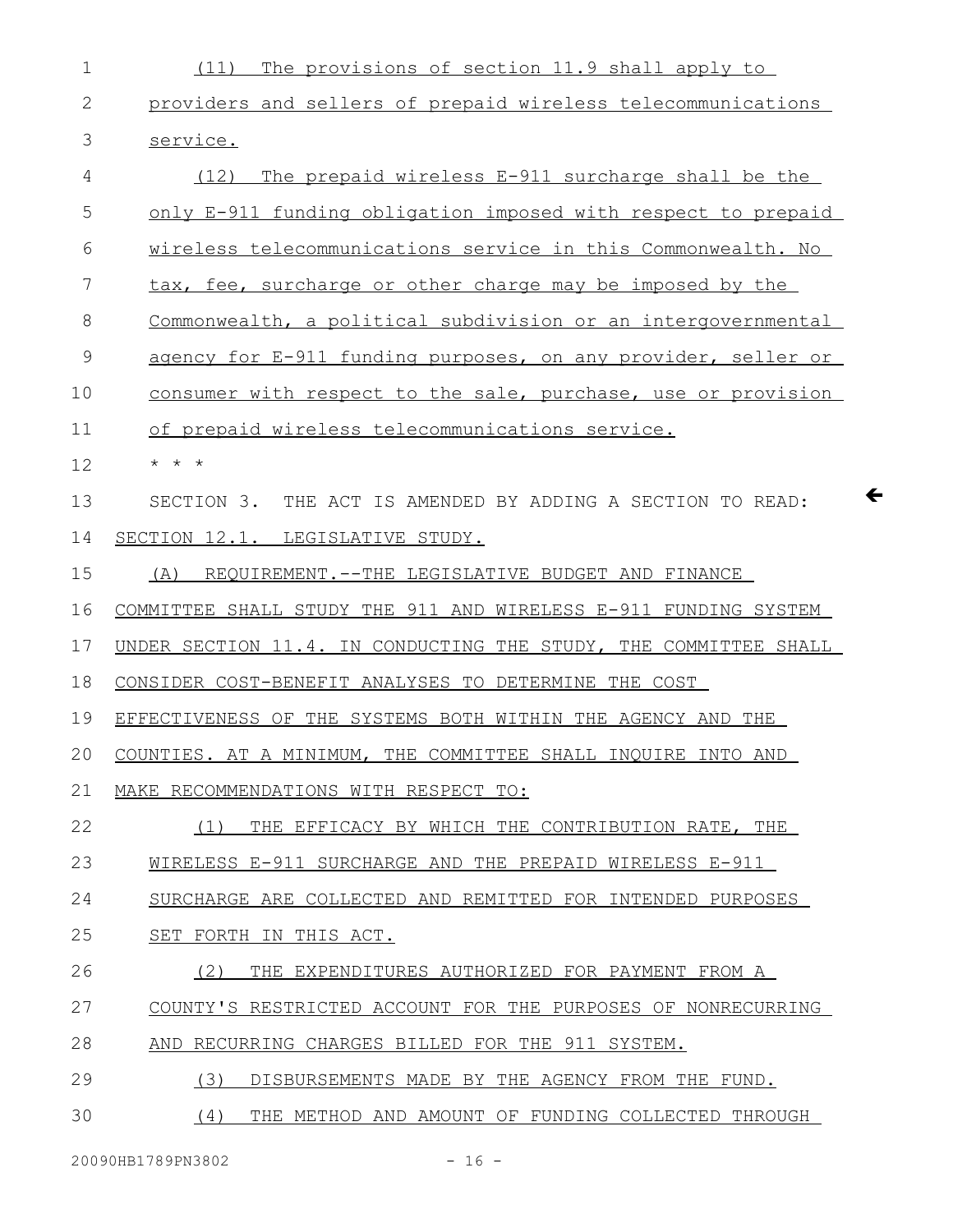| 1  | THE CONTRIBUTION RATE, THE WIRELESS E-911 SURCHARGE AND THE      |
|----|------------------------------------------------------------------|
| 2  | PREPAID WIRELESS E-911 SURCHARGE IN COMPARISON TO 911 AND        |
| 3  | WIRELESS E-911 FUNDING SYSTEMS UTILIZED IN OTHER STATES.         |
| 4  | (5)<br>FEASIBILITY AND EFFECTIVENESS OF CONSOLIDATING<br>THE     |
| 5  | PUBLIC SAFETY ANSWERING POINTS IN THIS COMMONWEALTH.             |
| 6  | (6)<br>ANY OTHER COST-SAVING MEASURES THAT MAY BE UTILIZED       |
| 7  | BY THE PUBLIC SAFETY ANSWERING POINTS OR THE AGENCY WHICH        |
| 8  | WILL NOT JEOPARDIZE PUBLIC SAFETY.                               |
| 9  | (7)<br>NATIONAL INITIATIVES BEING CONSIDERED OR IMPLEMENTED      |
| 10 | OTHER STATES INTENDED TO PROVIDE COST SAVINGS IN 911<br>T N -    |
| 11 | WITHOUT IMPACTING PUBLIC SAFETY.<br>SYSTEMS                      |
| 12 | (8)<br>THE CURRENT AUDITING REOUIREMENTS OF<br>A<br>REVIEW<br>OF |
| 13 | COUNTY 911 EXPENDITURES UNDER THIS ACT.<br>STATE AND             |
| 14 | (9)<br>THE ISSUES THE COMMONWEALTH WILL NEED TO CONSIDER IN      |
| 15 | INCORPORATING "NEXT GENERATION 911" AND OTHER NONTRADITIONAL     |
| 16 | COMMUNICATION TECHNOLOGIES INTO ITS EMERGENCY RESPONSE           |
| 17 | SYSTEM.                                                          |
| 18 | (10)<br>ANY TECHNOLOGY-NEUTRAL 911 FUNDING OPTIONS BY            |
| 19 | EITHER THE COMMONWEALTH OR POLITICAL SUBDIVISIONS WHICH DO       |
| 20 | NOT RELY ON DISPARATE TECHNOLOGIES, FEE AMOUNTS AND GRANT        |
| 21 | STRUCTURES.                                                      |
| 22 | (B) REPORT.--THE COMMITTEE SHALL SUBMIT A FINAL REPORT WITH      |
| 23 | RECOMMENDATIONS TO THE SECRETARY OF THE SENATE AND THE CHIEF     |
| 24 | CLERK OF THE HOUSE OF REPRESENTATIVES BY JANUARY 4, 2011, AND    |
| 25 | SHALL TRANSMIT A COPY OF THE FINAL REPORT TO THE LEGISLATIVE     |
| 26 | REFERENCE BUREAU FOR PUBLICATION IN THE PENNSYLVANIA BULLETIN    |
| 27 | WITHIN 30 DAYS OF THE SUBMISSION OF THE FINAL REPORT.            |
| 28 | Section 3. This act shall take effect October 1, 2010.           |
| 29 | SECTION 4. THIS ACT SHALL TAKE EFFECT AS FOLLOWS:                |
| 30 |                                                                  |

 $\leftarrow$ 

 $\leftarrow$